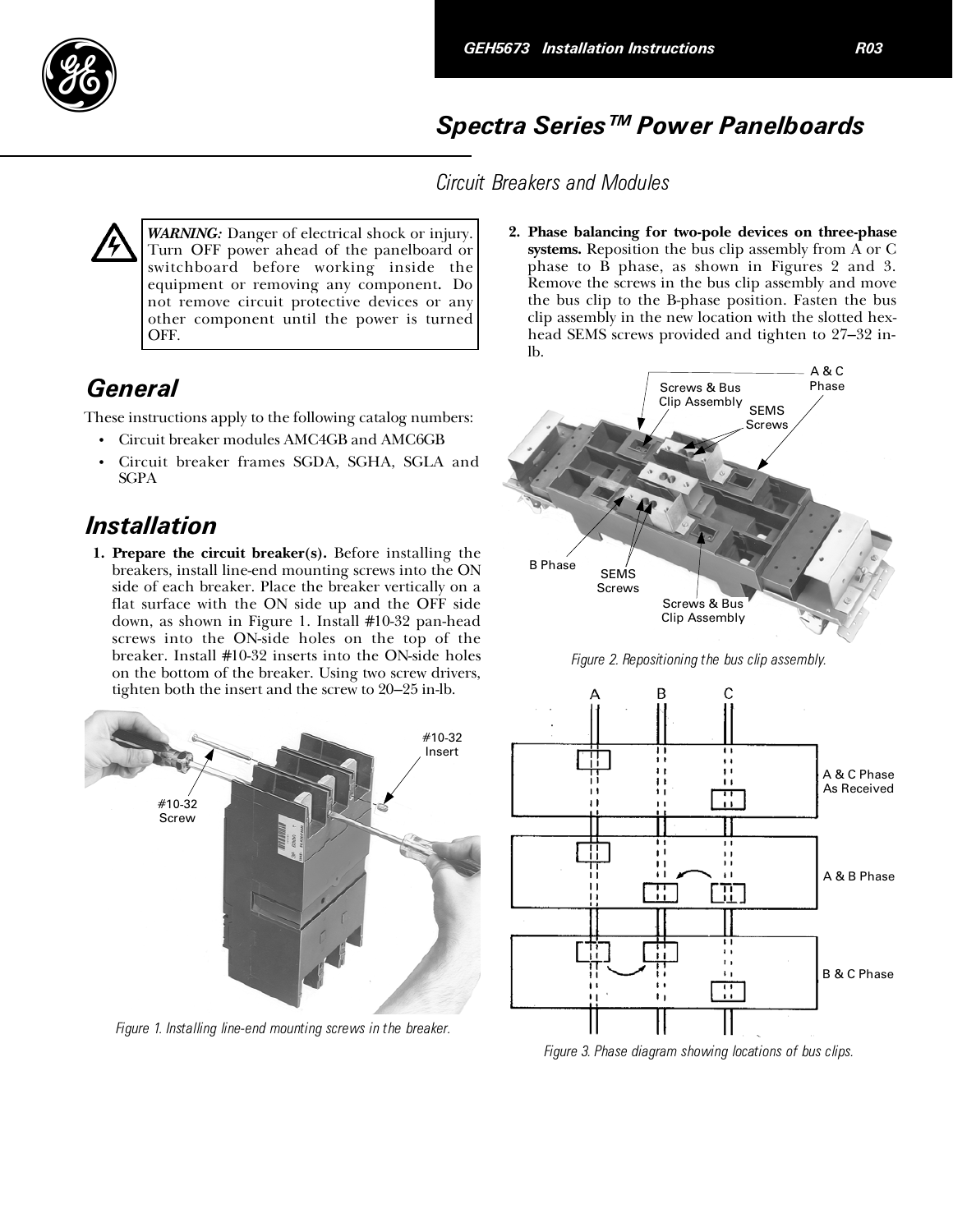**3. Prepare the breaker module (for two breakers only).** Before installing the breakers on the module, remove the barriers and screws, as shown in Figure 4.



*Figure 4. Preparing the breaker module for a two-breaker installation.* 

**4. Install the circuit breaker(s).** Place the Belleville washers and hex-head screws into the line straps of the circuit breaker, as shown in Figure 5. Position the ON side of the breaker on the module, as shown in Figure 5. Align the hex-head screws in the stud-post holes and tighten to 90– 110 in-lb. Fasten the OFF side of the breaker to the mounting brackets with the round-head SEMS screws and flat washers and tighten to 40–50 in-lb. Repeat the procedure for a second breaker.



*Figure 5. Installing the breaker on the module.* 

**5. Install the center barrier.** The center barrier *must* be installed after the breaker has been secured to the module. Slide the center barrier onto the breaker, as shown in Figure 6 for a single breaker and in Figure 7 for two breakers. Secure the center barrier with two threadcutting screws into each breaker and tighten to 10 in-lb. Figure 8 shows a complete two-breaker installation.



*Figure 6. Installing the center barrier with one breaker on the module.* 



*Figure 7. Installing the center barrier with two breakers on the module.*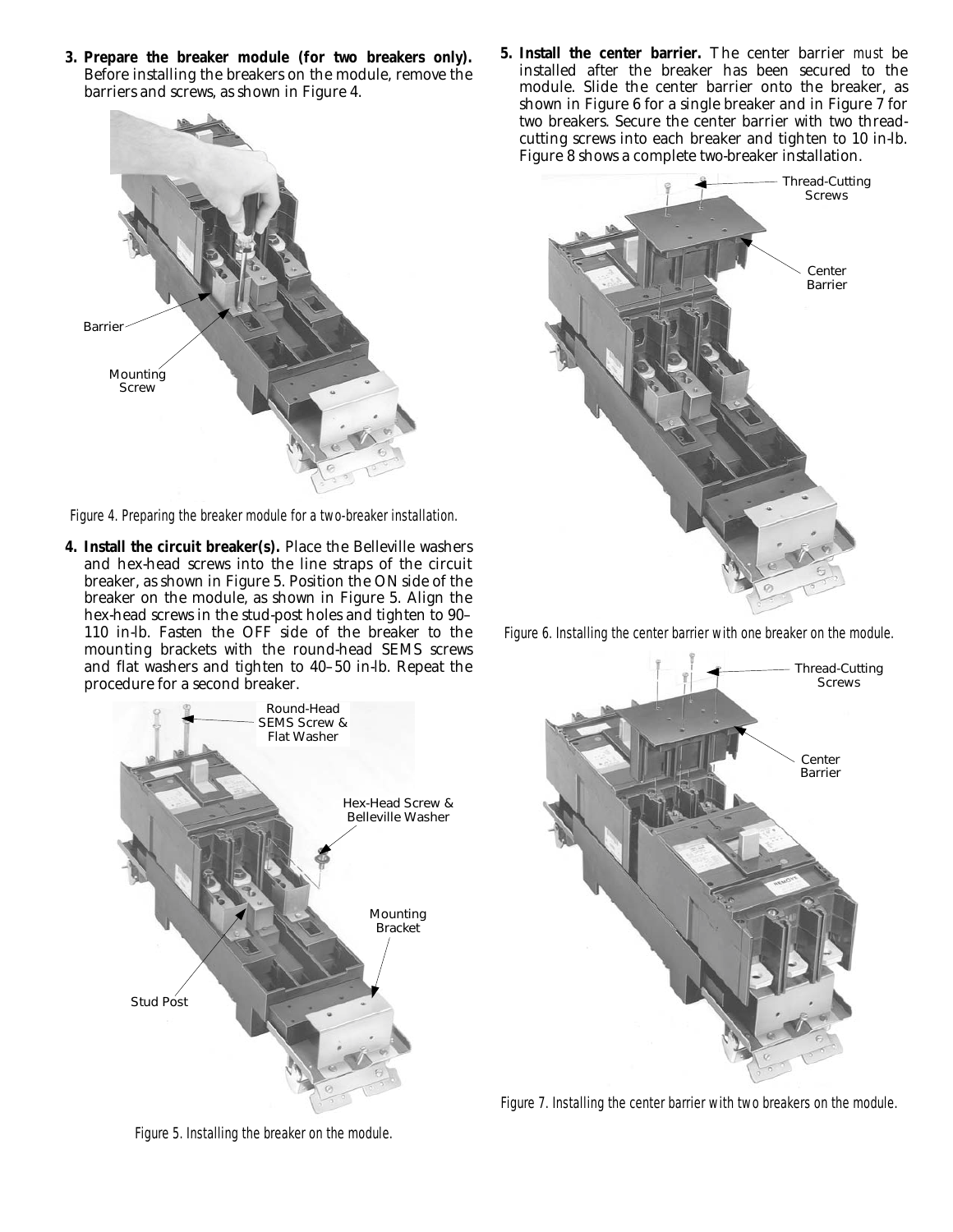

*Figure 8. Completed center barrier installation with two breakers.* 

**6. Install the module.** Fully retract the latches and hook one side of the breaker module to the interior rail, as shown in Figure 9. Release the latch. Pivot the module onto the bus bars and engage the second latch. Release the latch. Tighten the latch screws to 25 in-lb, as shown in Figure 10.



*Figure 9. Positioning the breaker module on the interior rail.* 



*Figure 10. Securing the module to the interior.* 

- **7. Wire the circuits.** Refer to the label on the circuit breaker for the proper tightening torque.
- **8. Filler plate kits.** Install filler plate kit AFP4SGC on the module.

## *Attention – Procedure for Aluminum Terminations*

- **1.** Strip the insulation, being careful to not nick the wire.
- **2.** Clean the wire strands with a wire brush.
- **3.** Thoroughly coat the stripped conductor with a suitable antioxidant compound, such as ALNOX or PENETROX A13.
- **4.** Insert the conductor and tighten the connector screw to the indicated torque on the rating label.